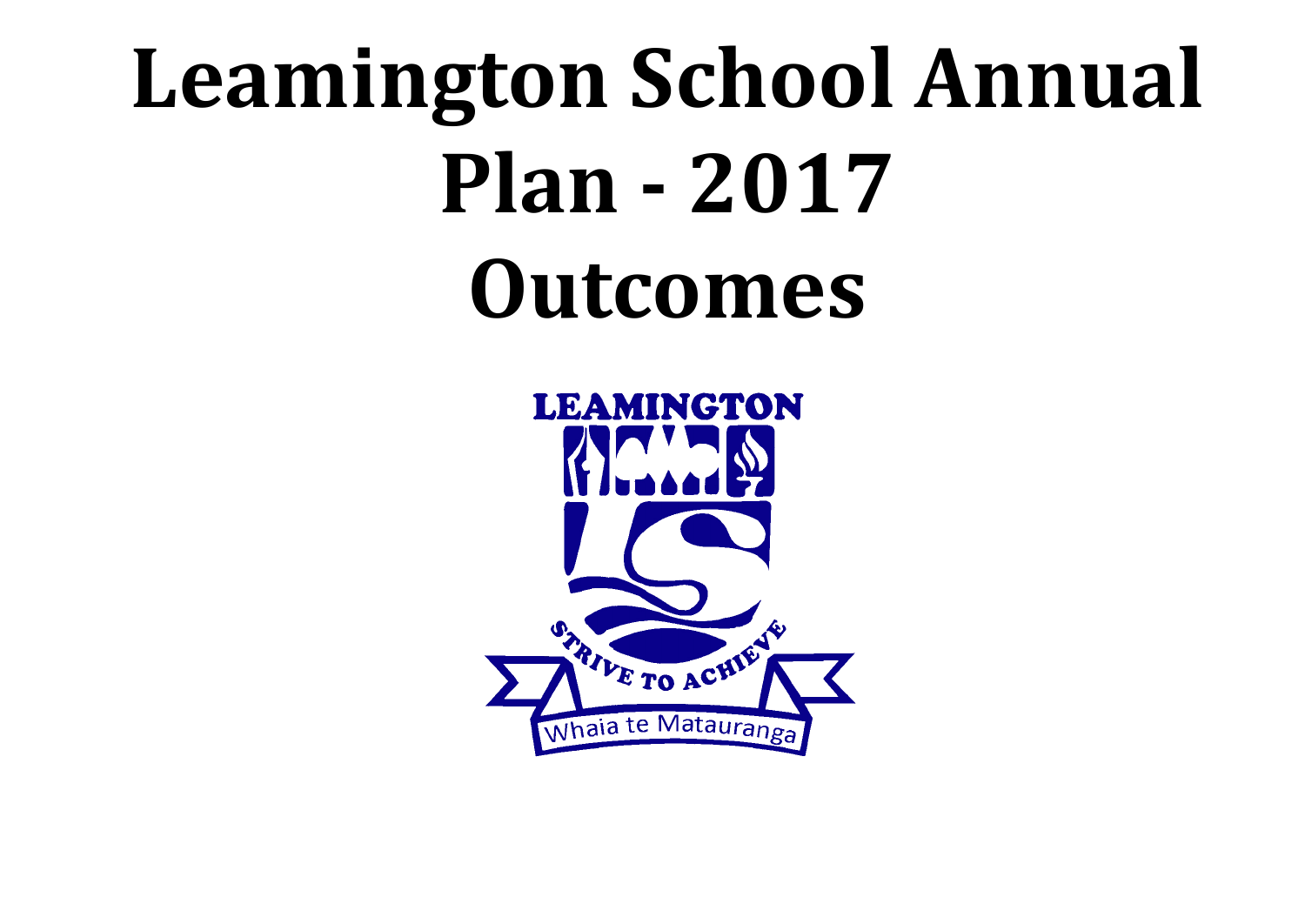| Initiatives specifically targeted at raising achievement                                                                                               | 10 |
|--------------------------------------------------------------------------------------------------------------------------------------------------------|----|
| Continue to monitor student achievement in literacy and numeracy and target programmes appropriately, with a particular emphasis on: - Maori - Boys 10 |    |
| <b>Booster Groups</b>                                                                                                                                  | 11 |
| <b>CRT</b> Initiative                                                                                                                                  | 11 |
| Effective use of assessment data                                                                                                                       | 12 |
| Implementation of Curriculum Implementation plans                                                                                                      | 12 |
| Digital tools to enhance learning                                                                                                                      | 12 |
| Digitally Enhanced 1:1 Classes                                                                                                                         | 13 |
| Whaia te Matauranga / Cultural Competencies                                                                                                            | 13 |
| Cambridge community of Learning                                                                                                                        | 13 |
| <b>National Standards</b>                                                                                                                              | 14 |
| <b>Innovative Learning Environments</b>                                                                                                                | 14 |
| Initiatives specifically targeted at developing people                                                                                                 | 15 |
| Social Club                                                                                                                                            | 15 |
| <b>Emergent Leaders</b>                                                                                                                                | 15 |
| Induction of new staff members                                                                                                                         | 16 |
| <b>PLIC</b>                                                                                                                                            | 16 |
| Initiatives specifically targeted at developing school vision                                                                                          | 16 |
| Leamington Learners                                                                                                                                    | 16 |
| Making a difference / Enviro-schools                                                                                                                   | 17 |
| Implementation of revised Leamington Learner vision for school                                                                                         | 17 |
| Initiatives specifically targeted at developing opportunities for children and families                                                                | 18 |
| <b>Head Lice</b>                                                                                                                                       | 18 |
| Second Language Options                                                                                                                                | 18 |
| Sport                                                                                                                                                  | 18 |
| Initiatives specifically targeted at essential school infrastructure and operations                                                                    | 19 |
| Funky Kids Club                                                                                                                                        | 19 |
| <b>BOT</b> elections                                                                                                                                   | 19 |
| BOT Communication with the Community                                                                                                                   | 20 |
| <b>Banked Staffing</b>                                                                                                                                 | 20 |
| <b>Enrolment scheme</b>                                                                                                                                | 20 |
| <b>Property Development</b>                                                                                                                            | 20 |
|                                                                                                                                                        |    |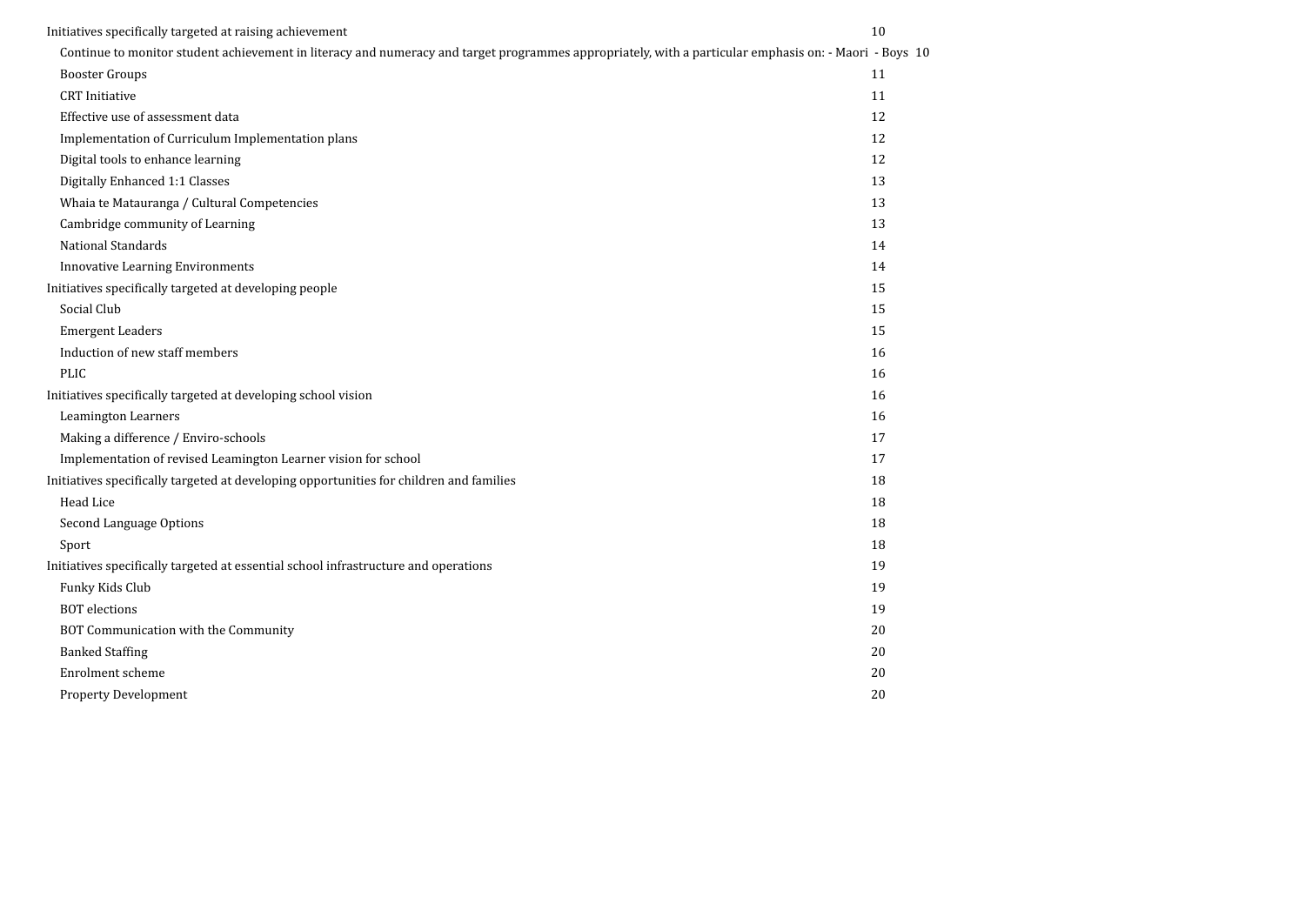| <b>Area</b> | <b>Background</b> | Things wanting to achieve<br><b>Focus Areas</b> |  | Who? | When                 | <b>Outco</b> |        |
|-------------|-------------------|-------------------------------------------------|--|------|----------------------|--------------|--------|
|             |                   | Maintain Area                                   |  |      | reportin<br>g to BOT | me           | $\sim$ |
|             |                   |                                                 |  |      |                      |              |        |

## <span id="page-2-0"></span>**Initiatives specifically targeted at raising achievement**

<span id="page-2-1"></span>

| <b>Continue to</b><br>monitor student<br>achievement in<br>literacy and<br>numeracy and<br>target<br>programmes<br>appropriately, | Literacy and Mathematics has been identified as<br>part of core business for Leamington School.<br>Assessment data in consistently shows variance in<br>results from term 1 to 4.<br>> Investigations into disparity between Maori and<br>Non Maori student achievement is on going.<br>> Challenges in achievement suggest pre-literacy<br>skills, and engagement for boys and Maori in<br>particular.<br>$\triangleright$ Involvement in CCoL has identified shifts in<br>writing achievement for Maori and boys as an<br>outcome. | Continue to closely monitor student achievement in literacy and<br>numeracy and provide targeted interventions as required (including<br>Booster Groups).<br>Raise achievement in Literacy and Numeracy, particularly focusing<br>on those children who are having difficulty accessing the curriculum<br>Closely monitor children underachieving through short grained TAI<br>to raise achievement.<br>In depth investigation into the achievement of Year 5 boys in writing |  | Sunny / Dee /<br>Paula / Pip<br>All teachers /<br>Sunny / Dee /<br>Paula<br>SLT team / All<br>staff / Pip<br>COL team | Reading<br>Math<br><b>Writing</b><br><b>Teacher OTJ Evaluation</b>                          |
|-----------------------------------------------------------------------------------------------------------------------------------|--------------------------------------------------------------------------------------------------------------------------------------------------------------------------------------------------------------------------------------------------------------------------------------------------------------------------------------------------------------------------------------------------------------------------------------------------------------------------------------------------------------------------------------|-------------------------------------------------------------------------------------------------------------------------------------------------------------------------------------------------------------------------------------------------------------------------------------------------------------------------------------------------------------------------------------------------------------------------------------------------------------------------------|--|-----------------------------------------------------------------------------------------------------------------------|---------------------------------------------------------------------------------------------|
| with a particular<br>emphasis on:<br>- Maori<br>- Boys<br>- Year 5 Boys                                                           |                                                                                                                                                                                                                                                                                                                                                                                                                                                                                                                                      | to better understand the challenges that inhibit progress.<br><b>National Standards Targets</b><br>Reading Target = 85% for both boys and Maori<br>Writing Target = 85% for both boys and Maori<br>Mathematics Target = 85% for both boys and Maori                                                                                                                                                                                                                           |  | Sunny / Dee /<br>Paula                                                                                                | Results<br>Boys Reading 81%<br>Boys writing - 79%<br>Boys math - 87%<br>Maori Reading - 73% |
|                                                                                                                                   |                                                                                                                                                                                                                                                                                                                                                                                                                                                                                                                                      | (At or above the National Standard)                                                                                                                                                                                                                                                                                                                                                                                                                                           |  |                                                                                                                       | Maori writing - 75%<br>Maori Math - 75%                                                     |
|                                                                                                                                   |                                                                                                                                                                                                                                                                                                                                                                                                                                                                                                                                      |                                                                                                                                                                                                                                                                                                                                                                                                                                                                               |  |                                                                                                                       |                                                                                             |

<span id="page-2-2"></span>

| <b>Booster Groups</b> | Achievement data shows that children that have had<br>booster group intervention make accelerated<br>progress.<br>However, due to the administrative responsibilities of<br>those that do booster groups, these often fall away at                                          | Continue the effective implementation of booster group program in<br>literacy and numeracy.                                                      |  | Pip, Sunny,<br>Vanessa                  | Complete.<br>Reports through year and end<br>of year results suggest booster     |
|-----------------------|-----------------------------------------------------------------------------------------------------------------------------------------------------------------------------------------------------------------------------------------------------------------------------|--------------------------------------------------------------------------------------------------------------------------------------------------|--|-----------------------------------------|----------------------------------------------------------------------------------|
|                       | times through the year.<br>Staff specifically employed to run booster groups<br>prevent this fall away factor.<br>The purpose of a booster group is to allow a short<br>boost to help a student maintain momentum in a<br>typical class program and increase self-efficacy. | Put in place a plan to maximise the booster group opportunity.<br>Use data to monitor the ongoing effectiveness of the booster group<br>program. |  | Sunny / Pip /<br>Vanessa<br>Sunny / Pip | groups are having a positive<br>impact on both achievement<br>and self efficacy. |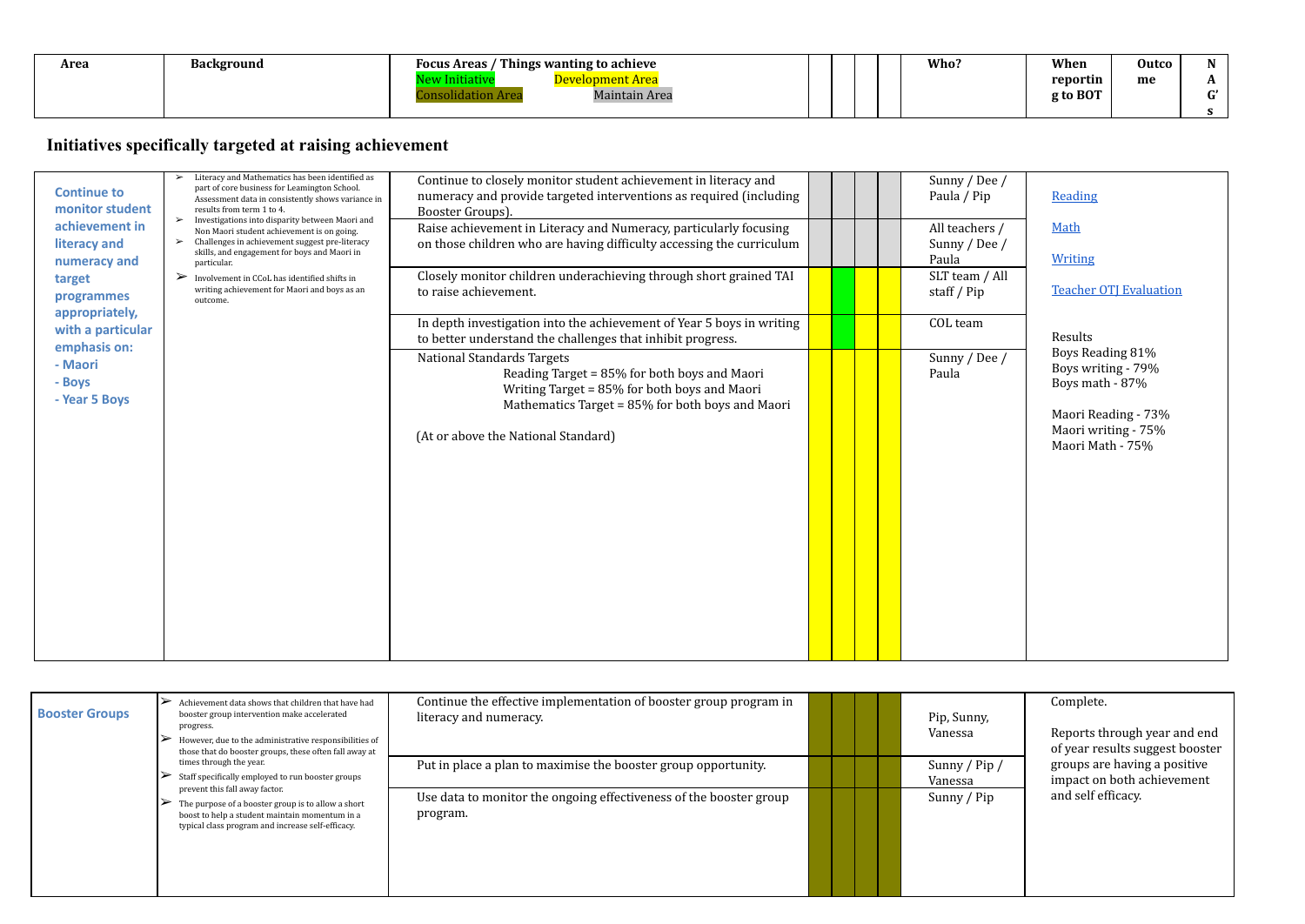| Make a recommendation to the BOT about the continuation of the<br>booster group program into future based on data.                                                               |  | Sunny / Dee /<br>Paula / Pip |                                                                                                                                                                                   |
|----------------------------------------------------------------------------------------------------------------------------------------------------------------------------------|--|------------------------------|-----------------------------------------------------------------------------------------------------------------------------------------------------------------------------------|
| Longitudinal data collected on students who are involved in Booster<br>groups to monitor their progress over time to help better<br>understand their progress post intervention. |  | Pip / Sunny /<br><b>SLT</b>  | Not started. Redesign of<br>assessment practices will<br>collect this data. Records of<br>children who have been<br>involved can be collected in<br>2018 to support this inquiry. |

<span id="page-3-0"></span>

| <b>Effective use of</b><br>assessment data | $\triangleright$ We collect a wide range of assessment<br>data to allow us to make informed<br>decisions on student achievement.<br>$\triangleright$ Ongoing reflection on how to use this<br>information to form hunches about<br>future action ensures effective | Use assessment map to spread assessment over year<br>Develop a one page assessment overview that narrows down<br>essential next steps for team and achievement challenge students<br>Teachers involved in analysis of assessment data and identifying |  | Paula / SLT<br>Sunny / Paula /<br>Dee / SLT<br>Paula / Sunny / | Teachers were involved in<br>analysis of assessment data<br>and identifying next steps. A<br>redesign of assessment<br>practices to extend the                                                                                                                                                                                                                                 |
|--------------------------------------------|--------------------------------------------------------------------------------------------------------------------------------------------------------------------------------------------------------------------------------------------------------------------|-------------------------------------------------------------------------------------------------------------------------------------------------------------------------------------------------------------------------------------------------------|--|----------------------------------------------------------------|--------------------------------------------------------------------------------------------------------------------------------------------------------------------------------------------------------------------------------------------------------------------------------------------------------------------------------------------------------------------------------|
|                                            | intervention                                                                                                                                                                                                                                                       | next steps in team meetings - particularly CRT release initiative.                                                                                                                                                                                    |  | Dee / SLT                                                      | cohesiveness of teams to<br>support the analysis of data to<br>measure impact of practice<br>will take place in 2018.<br>CRT initiative proved<br>successful in allowing<br>teachers to inquire into<br>practice and its impact.<br>Creating a database to<br>illuminate gaps that are<br>common across all identified<br>students underachieving will<br>be designed in 2018. |

<span id="page-3-1"></span>

| Digital tools to<br>enhance learning | Between 2007 and 2011 the school trialled various<br>technologies to enhance student learning.<br>Mobile technology reduced in price in 2012 meaning<br>that families were able to start purchasing digital | Continual Evaluation of 1:1 initiatives and effective integration of<br>our 6 "C"s in Future Focused Learning Environments. |  | Dee $/ 1:1$<br>Teachers / SLT<br>' BOT | 1:1 in all Year $5/6$ classes<br>from 2018.<br>Opportunities to extend this |
|--------------------------------------|-------------------------------------------------------------------------------------------------------------------------------------------------------------------------------------------------------------|-----------------------------------------------------------------------------------------------------------------------------|--|----------------------------------------|-----------------------------------------------------------------------------|
|                                      | tools for their children to support their learning.                                                                                                                                                         | Moving towards 1:1 for all students in Year 5/6 from 2018                                                                   |  | Communication                          | area further in 2018 now                                                    |
|                                      | 1:1 classes began in 2013 and has continued to                                                                                                                                                              |                                                                                                                             |  | <b>Strategy Team</b>                   | present based on things                                                     |
|                                      | develop in subsequent years.                                                                                                                                                                                | Strategic plan continually updated to reflect the direction of the                                                          |  | Tonia /                                | learnt and how task design                                                  |
|                                      | The increased focus on authentic learning and global<br>learning opportunities in real time will continue to                                                                                                | school / pedagogy developments / technology developments                                                                    |  | ICT team                               | and 21st century pedagogy                                                   |
|                                      | see 1:1 digital learning opportunities expand in the                                                                                                                                                        | iPad staff professional development to integrate iPad's into the                                                            |  | Tonia /ICT                             | can amalgamate further and                                                  |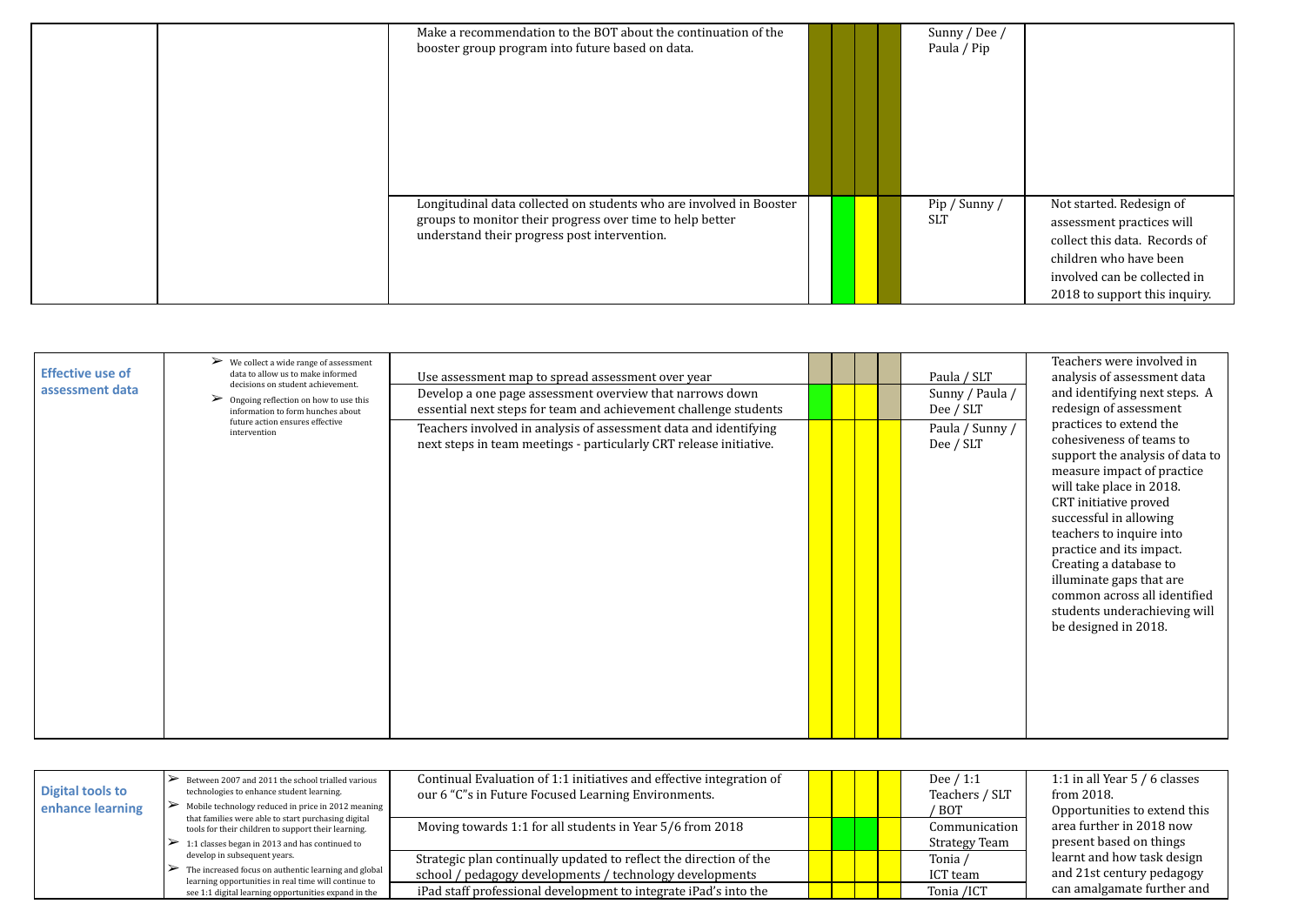|                                                             | coming years which will see a clear vision for the<br>school developed and built on.                                                                                                               | classroom programme effectively.<br>Evaluation and extension of iPad initiatives within school.<br>Upskilling of all teachers across the school in how to use technology |  |  | Team<br>Tonia / ICT<br>Team / SLT /<br><b>BOT</b><br>Tonia /ICT Team                                                                                          | extend                                                                                                                                                                                                             |  |  |  |
|-------------------------------------------------------------|----------------------------------------------------------------------------------------------------------------------------------------------------------------------------------------------------|--------------------------------------------------------------------------------------------------------------------------------------------------------------------------|--|--|---------------------------------------------------------------------------------------------------------------------------------------------------------------|--------------------------------------------------------------------------------------------------------------------------------------------------------------------------------------------------------------------|--|--|--|
|                                                             |                                                                                                                                                                                                    | to enhance pedagogy to support the children as they move into 1:1<br>environments.                                                                                       |  |  |                                                                                                                                                               |                                                                                                                                                                                                                    |  |  |  |
|                                                             |                                                                                                                                                                                                    | Meet as a group regularly to share effective practise                                                                                                                    |  |  | Tonia /ICT Team /<br>All teachers                                                                                                                             | Not completed as often or a<br>structured as we anticipated<br>"Pop Ups" planned as part o<br>our PLD plan for 2018 will<br>strengthen this initiative to<br>make it less vulnerable to<br>falling by the wayside. |  |  |  |
|                                                             |                                                                                                                                                                                                    | Work with parents to educate and up skill to support their child at<br>home.                                                                                             |  |  | Communication<br><b>Strategy Team</b>                                                                                                                         | This is an area that needs<br>further strengthening. The<br>material we once supplied t<br>parents presents<br>opportunities to share new<br>findings and understanding                                            |  |  |  |
|                                                             | Learning contexts that are authentic and create                                                                                                                                                    | Each team working on a making a difference plan through the year.                                                                                                        |  |  | SLT team                                                                                                                                                      | Complete - this area did not                                                                                                                                                                                       |  |  |  |
| <b>Implementation of</b><br>making a<br>difference plans to | connectedness enhance engagement.<br>Coupled with the awareness of adaptive expertise and<br>ubiquity, creating spaces where the children can be<br>engaged in learning outside the classroom will | Re-development of a school wide plan for the grounds that blend<br>play and learning.                                                                                    |  |  | Mike / BOT /<br>Community                                                                                                                                     | progress as much as<br>anticipated due to a closer<br>inspection into play based                                                                                                                                   |  |  |  |
| continue to<br>establish outside<br>learning spaces         | enhance engagement that leads to success.                                                                                                                                                          | BOT creating a fund to help support Making a difference plans for<br>teams.                                                                                              |  |  | Mike                                                                                                                                                          | learning and the resultant<br>impact this could have on th<br>making a difference plans w<br>should explore.<br>The Passion Projects the Yr                                                                        |  |  |  |
|                                                             |                                                                                                                                                                                                    |                                                                                                                                                                          |  |  | and 6 children are part of<br>contributed to this.<br>The school is re-engaging<br>with the Enviroschool group<br>in 2018 to help support this<br>initiative. |                                                                                                                                                                                                                    |  |  |  |
|                                                             |                                                                                                                                                                                                    |                                                                                                                                                                          |  |  |                                                                                                                                                               |                                                                                                                                                                                                                    |  |  |  |

|                     | extend.                                         |
|---------------------|-------------------------------------------------|
| $\overline{\Gamma}$ |                                                 |
| $\Gamma /$          |                                                 |
|                     |                                                 |
|                     |                                                 |
| eam                 |                                                 |
|                     |                                                 |
|                     |                                                 |
|                     |                                                 |
| eam /               | Not completed as often or as                    |
|                     | structured as we anticipated.                   |
|                     | "Pop Ups" planned as part of                    |
|                     | our PLD plan for 2018 will                      |
|                     | strengthen this initiative to                   |
|                     | make it less vulnerable to                      |
|                     |                                                 |
|                     | falling by the wayside.                         |
| ion                 | This is an area that needs                      |
| n                   | further strengthening. The                      |
|                     | material we once supplied to                    |
|                     | parents presents                                |
|                     | opportunities to share new                      |
|                     |                                                 |
|                     | findings and understandings.                    |
|                     |                                                 |
|                     | Complete - this area did not                    |
|                     | progress as much as                             |
| $\Gamma /$          | anticipated due to a closer                     |
| :y                  | inspection into play based                      |
|                     | learning and the resultant                      |
|                     | impact this could have on the                   |
|                     | making a difference plans we<br>should explore. |
|                     | The Passion Projects the Yr 5                   |
|                     | and 6 children are part of                      |
|                     | contributed to this.                            |
|                     | The school is re-engaging                       |
|                     | with the Enviroschool group                     |
|                     | in 2018 to help support this                    |
|                     | initiative.                                     |
|                     |                                                 |
|                     |                                                 |
|                     |                                                 |
|                     |                                                 |
|                     |                                                 |
|                     |                                                 |
|                     |                                                 |
|                     |                                                 |
|                     |                                                 |
|                     |                                                 |
|                     |                                                 |
|                     |                                                 |
|                     |                                                 |
|                     |                                                 |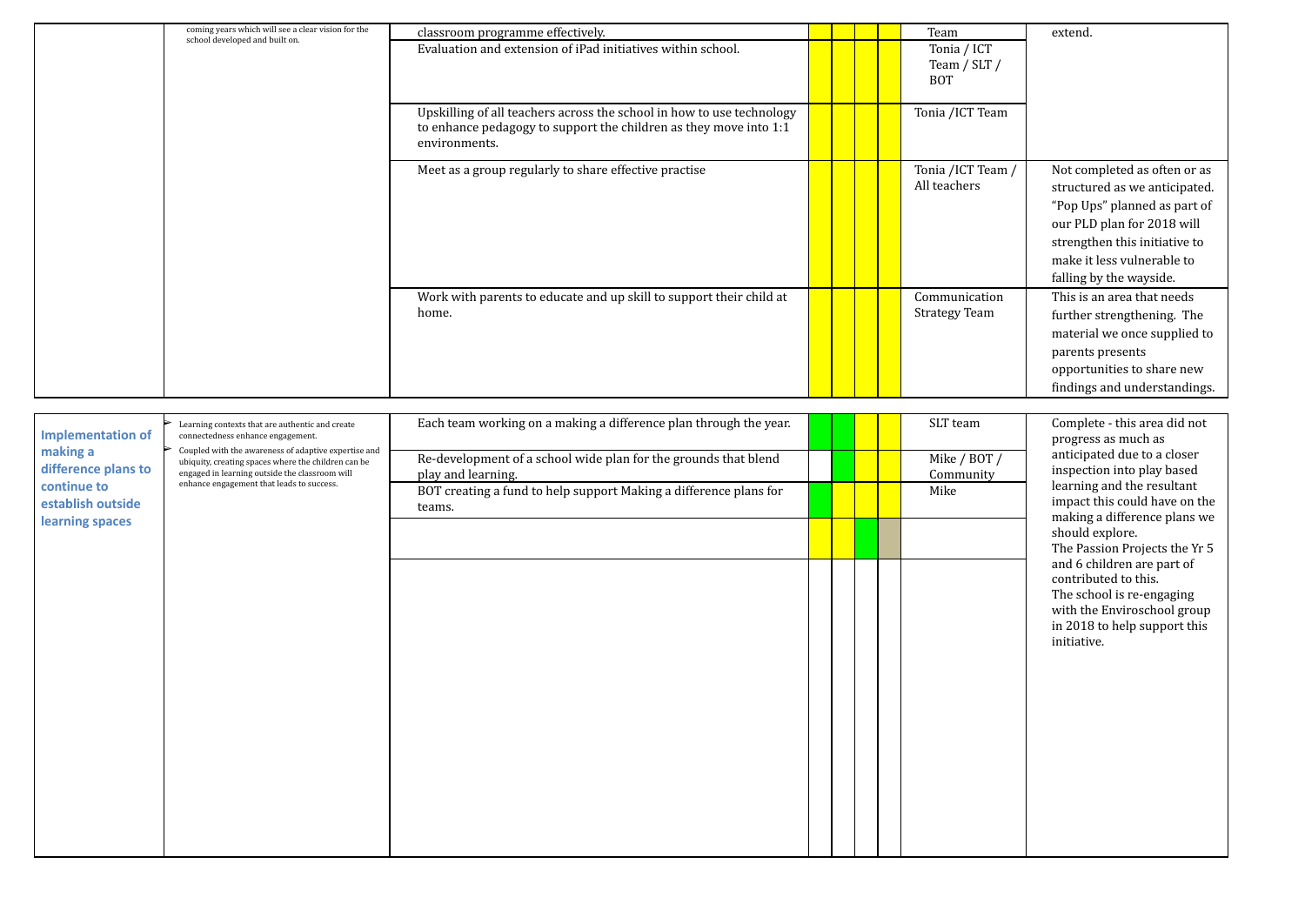<span id="page-5-1"></span><span id="page-5-0"></span>

| <b>Whaia te</b><br>Matauranga /<br><b>Cultural</b><br><b>Competencies</b> | The school has made a deliberate choice to<br>incorporate things Maori into classes.<br>$\triangleright$ Embodying local kawa into classes is a focus for<br>whanau.                                            | Continue to embed the work of the Whaia te Matauranga group.<br>Explore building links between the school and Maungatautari Marae<br>and / or the Community Marae through our Kaumatua.<br>Maintaining the culture of the school to allow local kawa to be part<br>of what we do, who we are.<br>Extend vocab of children across the school through an integrated<br>and deliberate approach.<br>Align work with understandings of cultural competencies and<br>engaging community within CCoL<br>Develop a definition of what Maori achieving success as Maori<br>embodies for the community, BOT and teachers.                                                                                     |  | All Staff<br>Sunny / All<br>Staff<br>All staff<br>Focus group<br>Sunny / Focus<br>group<br>COL team                                                                    | Complete. The embedding of<br>kawa into things around the<br>school continues to develop<br>and is taking large strides to<br>become self sustaining.<br>The completion and PLD with<br>teachers about culturally<br>responsive practice, including<br>the Possibilies of Practice tool<br>being used by the COL has<br>helped to shape an<br>understanding of success for<br>ethnic groups.<br>Engagement with the wider<br>community through the COL<br>about Maori achieving<br>success as Maori is a next step<br>for the COL. |
|---------------------------------------------------------------------------|-----------------------------------------------------------------------------------------------------------------------------------------------------------------------------------------------------------------|------------------------------------------------------------------------------------------------------------------------------------------------------------------------------------------------------------------------------------------------------------------------------------------------------------------------------------------------------------------------------------------------------------------------------------------------------------------------------------------------------------------------------------------------------------------------------------------------------------------------------------------------------------------------------------------------------|--|------------------------------------------------------------------------------------------------------------------------------------------------------------------------|------------------------------------------------------------------------------------------------------------------------------------------------------------------------------------------------------------------------------------------------------------------------------------------------------------------------------------------------------------------------------------------------------------------------------------------------------------------------------------------------------------------------------------|
| <b>Cambridge</b><br>community of<br><b>Learning</b>                       | $\triangleright$ Involvement in Cambridge<br>Community of Learning to help<br>support Leamington Learner<br>vision for school and wider into<br>the community and support all<br>learners educational pathways. | Raise boys achievement in writing to 85% by 2018.<br>Raise Māori achievement in writing to 85% by 2018<br>Explore ways to increase achievement by addressing achievement dips<br>that arise through lack of engagement, key transition points, parental<br>involvement and community progressions.<br>Develop collaboration between schools to challenge the "tribal" way of<br>thinking about individual schools.<br>Develop achievement challenges between schools to address the most<br>difficult achievement issues.<br>Teachers engage in a PLIC process focuses around Achievement<br>Challenge.<br>Work collaboratively with teachers within school and between school to<br>share practice. |  | Paula<br>Paula<br>Mike / SLT /<br>Within and<br>Between School<br>Teachers and<br>Leaders.<br>Mike / SLT /<br>Within and<br>Between School<br>Teachers and<br>Leaders. | Efforts in 2017 revolved<br>around creating the conditions<br>to support collaboration and<br>the tools teachers could use to<br>inquire into their practice in<br>deep ways that focused on<br>aligning impact with intent.<br>The strengthening of this<br>across schools is set to take<br>further steps in 2018.                                                                                                                                                                                                               |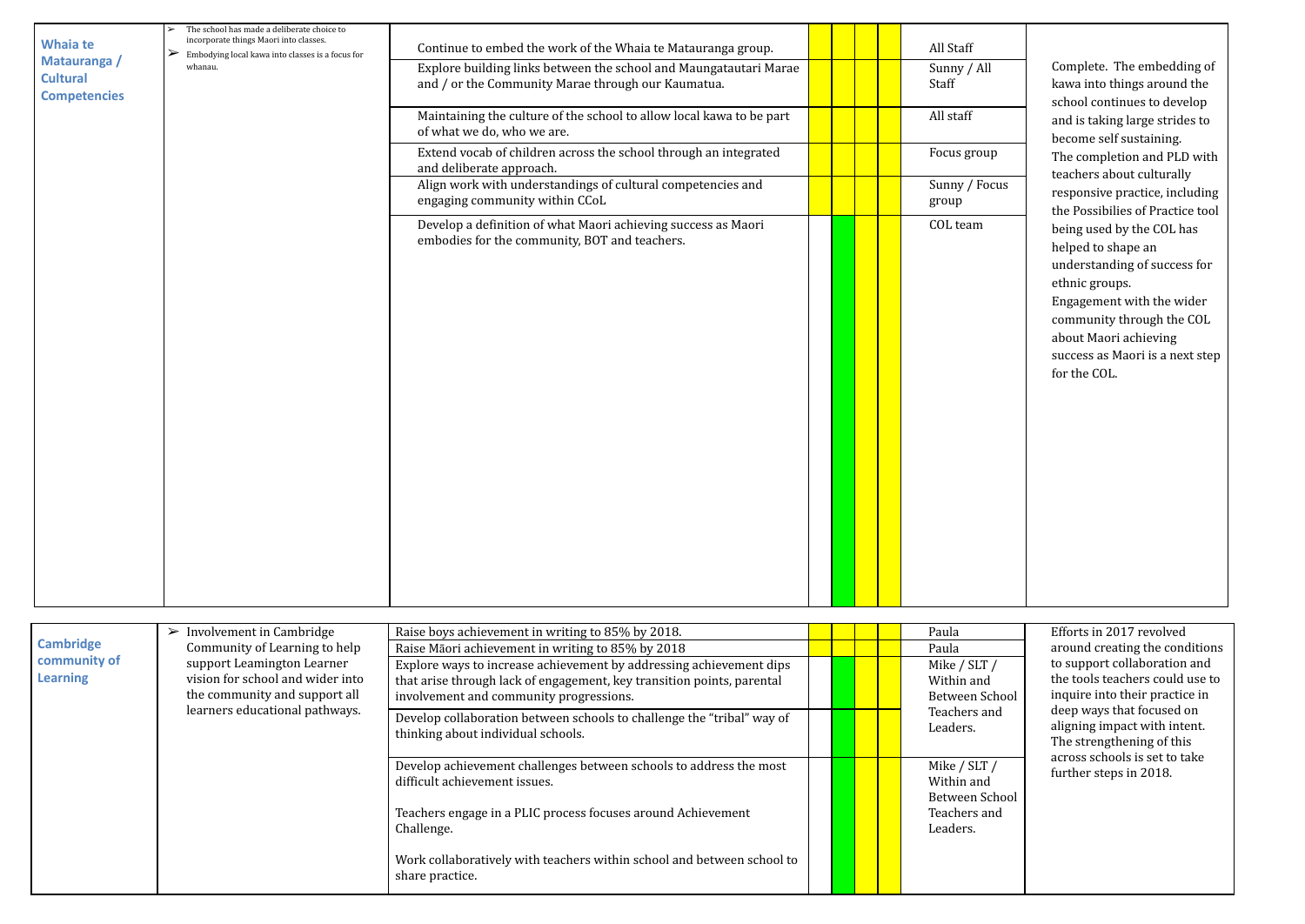<span id="page-6-0"></span>

| <b>Co-teaching to</b><br>enhance learning | ➤<br>Through the building of several new buildings<br>across the school we have the opportunity to trial<br>several modern learning environments.<br>➤                                                         | Develop ILE shared pedagogy / vision / non-negotiables across the<br>school to strengthen effectiveness for meeting children's learning<br>needs. |  |  | COL team                                         |
|-------------------------------------------|----------------------------------------------------------------------------------------------------------------------------------------------------------------------------------------------------------------|---------------------------------------------------------------------------------------------------------------------------------------------------|--|--|--------------------------------------------------|
| opportunities                             | Further research into what MLE comprises,<br>pedagogy that is associated with this and best<br>practise indicate that this aspect of learning is going<br>to continue to grow exponentially in the foreseeable | Share with teaching staff findings from ILE / Flexible Learning<br>Spaces initiatives                                                             |  |  | COL team                                         |
|                                           | future as it is able to best cater for children's<br>learning needs.                                                                                                                                           | Visit schools who have effective ILE / FLS running to glean lessons<br>that can be applied at Leamington.                                         |  |  | COL team                                         |
|                                           |                                                                                                                                                                                                                | Explore ways our existing classes can be best utilised to create ILE /<br>FLS spaces (changes to classes, furniture etc.)                         |  |  | Mike                                             |
|                                           |                                                                                                                                                                                                                | Engage in PD to help develop ILE / FLS Pedagogy                                                                                                   |  |  | COL team                                         |
|                                           |                                                                                                                                                                                                                | Develop the revised School Vision that compliments our Leamington<br>Learner concept.                                                             |  |  | Sunny, Paul<br>Dee / All<br>teachers / 0<br>team |
|                                           |                                                                                                                                                                                                                | Community education into the benefits of collaborative learning<br>spaces to shape community misconceptions.                                      |  |  | Communica<br><b>Strategy Te</b>                  |
|                                           |                                                                                                                                                                                                                | Inquiry into effective practises to enhance relationships and<br>engagement.                                                                      |  |  | COL team                                         |
|                                           |                                                                                                                                                                                                                | Report to Bot on findings.                                                                                                                        |  |  | COL team                                         |

la,  $COL$ ation eam

Ongoing. A shared pedagogy / vision / non-negotiables across the school t o strengthen effecti veness for meeting children's learning needs is de veloping. This will be further strengthened with the de velopment of a pla y based learning inquiry and a shared understanding around practice emerging. Seeking opportunities t o exploit the smaller group settings that are only possible within co-teaching spaces that extend our current understandings are a next step to pursue. A great deal has been learnt about how to support co-teaching teams, t o strengthen the team bond be yond initial enthusiasm and also how to mo ve throug h conflict that emerges.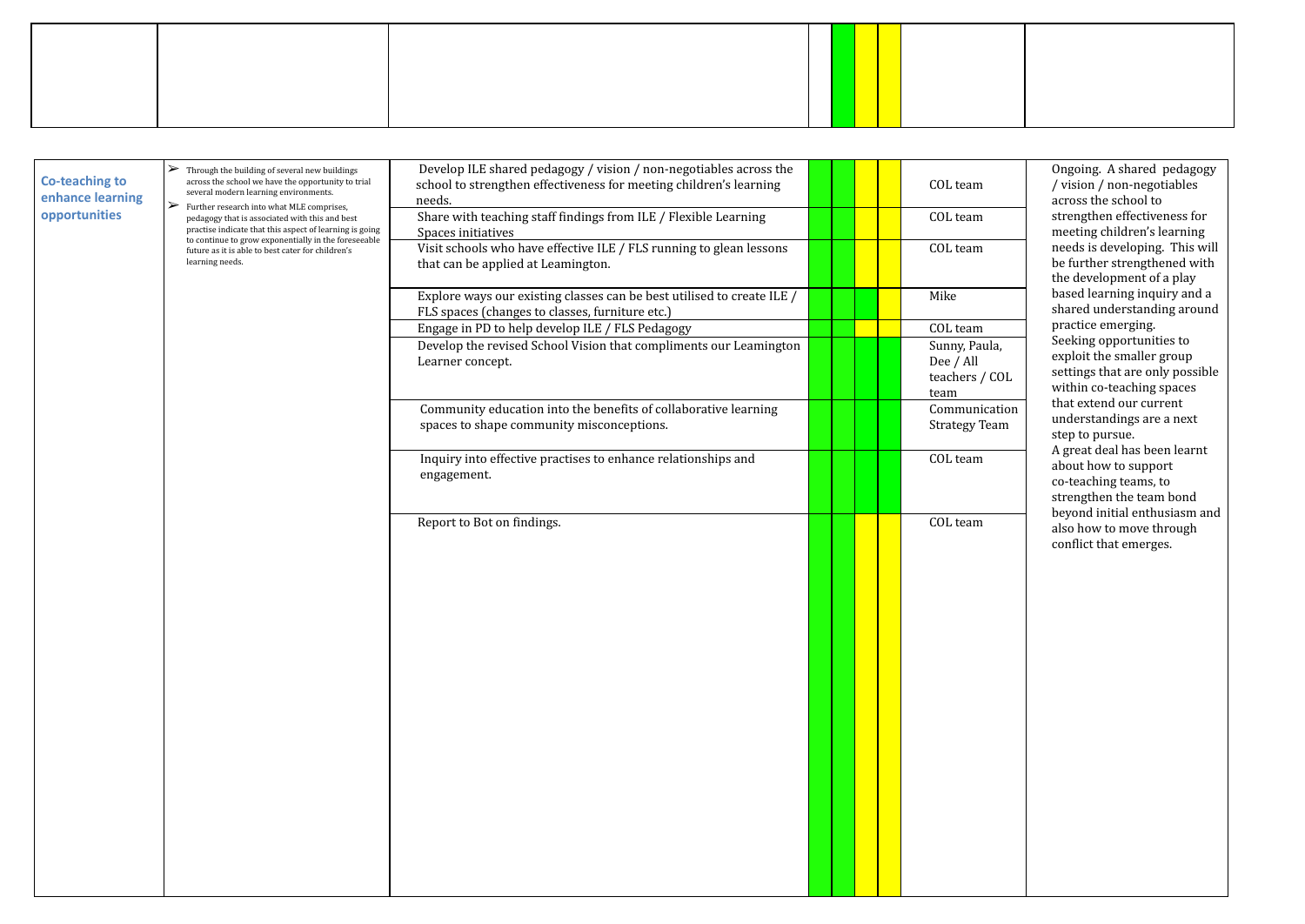|--|

<span id="page-7-2"></span>

| <b>Second Language</b><br><b>Options</b> | The community survey in 2014 indicated that<br>parents would like to see second language options<br>explored for children across the school. | Explore what second language opportunities for students.                                                   |  | Sunny /            | Limited opportunities<br>presented in 2017. Multiple<br>opportunities to learn                                                                   |
|------------------------------------------|----------------------------------------------------------------------------------------------------------------------------------------------|------------------------------------------------------------------------------------------------------------|--|--------------------|--------------------------------------------------------------------------------------------------------------------------------------------------|
|                                          |                                                                                                                                              | Pursue ways to effectively integrate these opportunities into the<br>opportunities available for children. |  | Sunny/<br>Teachers | Mandarin are strenthing across<br>the community which present<br>opportunities for Leamington<br>to become involved in 2018 for<br>minimal cost. |

# <span id="page-7-1"></span>**Initiatives specifically targeted at developing people**

<span id="page-7-0"></span>

| <b>CRT Initiative</b> | $\triangleright$ The BOT is investing \$27 000 in<br>staff / team professional<br>development                                                        | 1 day per term per teacher allocated to engage in team professional<br>development to focus on raising student achievement and enhance<br>teaching practice |  | Mike / Sunny /<br>Dee / Paula | Complete. |
|-----------------------|------------------------------------------------------------------------------------------------------------------------------------------------------|-------------------------------------------------------------------------------------------------------------------------------------------------------------|--|-------------------------------|-----------|
|                       | $\triangleright$ This is to better focus in on<br>achievement challenge children<br>using achievement information<br>to target learning initiatives. | Readings / research into how to better utilize achievement data to<br>facilitate accelerated progress.                                                      |  |                               |           |
|                       |                                                                                                                                                      | Careful monitoring of resource to ensure not used for administrative<br>demands.                                                                            |  |                               |           |

| <b>Team health</b> | Healthy teams multiply intelligence.<br>Many aspects of a normal team derail team health<br>through the way they deal with conflict, manage time.<br>Leadership that supports team health is going to be | Continually bring team health to the forefront of effective leadership.                         |  | Mike        | Complete and continuing into<br>2018.<br>We learnt a great deal about |
|--------------------|----------------------------------------------------------------------------------------------------------------------------------------------------------------------------------------------------------|-------------------------------------------------------------------------------------------------|--|-------------|-----------------------------------------------------------------------|
|                    | central to maximising student achieving possibilities.                                                                                                                                                   | Develop a questionnaire that measures team health                                               |  | Mike        | how to extend the<br>understanding of a healthy                       |
|                    |                                                                                                                                                                                                          | Insert team health as a core component of leadership job<br>descriptions                        |  | Mike        | team vs being in a cooperative<br>team. The impact on the team        |
|                    |                                                                                                                                                                                                          | Explore ways to maximise meeting effectiveness.                                                 |  | Mike        | to deal with challenges,                                              |
|                    |                                                                                                                                                                                                          | Social Club organises at least one staff function per term.                                     |  | Mike        | particularly conversations and<br>behaviours that do not              |
|                    |                                                                                                                                                                                                          | Opportunities for staff to socialise at the end of the week.                                    |  | Social Club | resonate with our school                                              |
|                    |                                                                                                                                                                                                          | Activities planned for during school time to bring staff together to<br>socialise and have fun. |  | Social Club | culture is noticeable.                                                |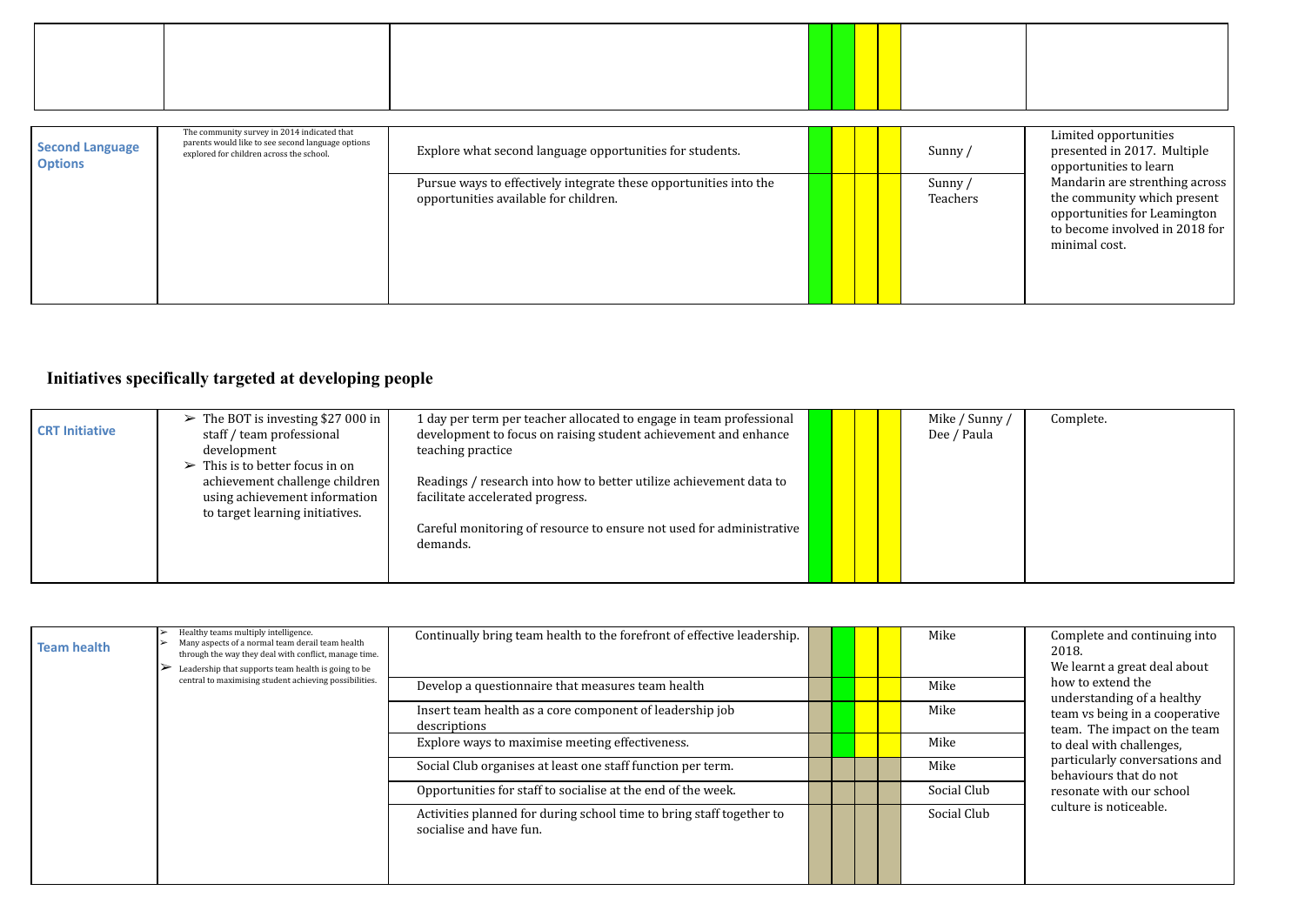<span id="page-8-0"></span>

|                         | As the school roll continues to grow, and we develop                                                      | Induction of new staff members through a coaching model with BOB  |  | Mike / Sunny /  | Complete. The use of our Baby    |
|-------------------------|-----------------------------------------------------------------------------------------------------------|-------------------------------------------------------------------|--|-----------------|----------------------------------|
| <b>Induction of new</b> | leaders who will take up opportunities in other<br>schools the regularity of new staff members increases. | team.                                                             |  | Paula / Dee /   | on Board Team to induct and      |
| staff members           | Maintaining the strengths of the school can only be                                                       | o Cogs                                                            |  | SLT/PLIC        | support our new team             |
|                         | maintained through effective induction systems.                                                           | o Virtues                                                         |  | Coaches /       | members was significant in       |
|                         |                                                                                                           | <b>O</b> Progressions                                             |  | Teaching team / | accelerating their effectiveness |
|                         |                                                                                                           | <b>O</b> Language of learning                                     |  | Office Team     | within our school for our        |
|                         |                                                                                                           | o PLIC                                                            |  |                 | learners.                        |
|                         |                                                                                                           | Spend time with new teachers to find what we can learn from other |  |                 |                                  |
|                         |                                                                                                           | schools they have been in to enhance our practice.                |  |                 |                                  |
|                         |                                                                                                           | Support New Team leaders                                          |  |                 |                                  |

<span id="page-8-1"></span>

| <b>PLIC</b> | During 2013 the appraisal system was adapted<br>based on work done with the Teachers Council<br>Appraisal initiative.<br>$\triangleright$ The PLIC process developed as a result. | Coaches work with teachers on PLIC goals<br>Teachers set PLIC goals inline with Teacher Progressions, COL focus<br>areas, school focus areas and Achievement challenge<br>Sharing practice between teachers |  | All Staff<br>All Staff<br>Coaches | Complete. Meeting with<br>teachers in their point in time<br>meetings has identified ways<br>to further strengthen this<br>process that will have further |
|-------------|-----------------------------------------------------------------------------------------------------------------------------------------------------------------------------------|-------------------------------------------------------------------------------------------------------------------------------------------------------------------------------------------------------------|--|-----------------------------------|-----------------------------------------------------------------------------------------------------------------------------------------------------------|
|             |                                                                                                                                                                                   | Observations in class by principal / PLIC coach to support teachers<br>PLIC goals                                                                                                                           |  | Mike                              | impact for our teachers to<br>inquire into their practice.                                                                                                |
|             |                                                                                                                                                                                   | Meeting with teachers to hear first hand success made with PLIC.                                                                                                                                            |  | Mike, Sunny /<br>All teachers     | The formation of "Pop Ups"<br>and a synthesis of PLIC each                                                                                                |
|             |                                                                                                                                                                                   | Develop more PLIC coaches to better support teachers.                                                                                                                                                       |  | Mike, Sunny                       | term is being tested to extend<br>impact of practice.                                                                                                     |
|             |                                                                                                                                                                                   | Upskill PLIC coaches in coaching methodology.                                                                                                                                                               |  | PLD funding                       |                                                                                                                                                           |
|             |                                                                                                                                                                                   | Report to BOT on PLIC progress.                                                                                                                                                                             |  | Mike                              |                                                                                                                                                           |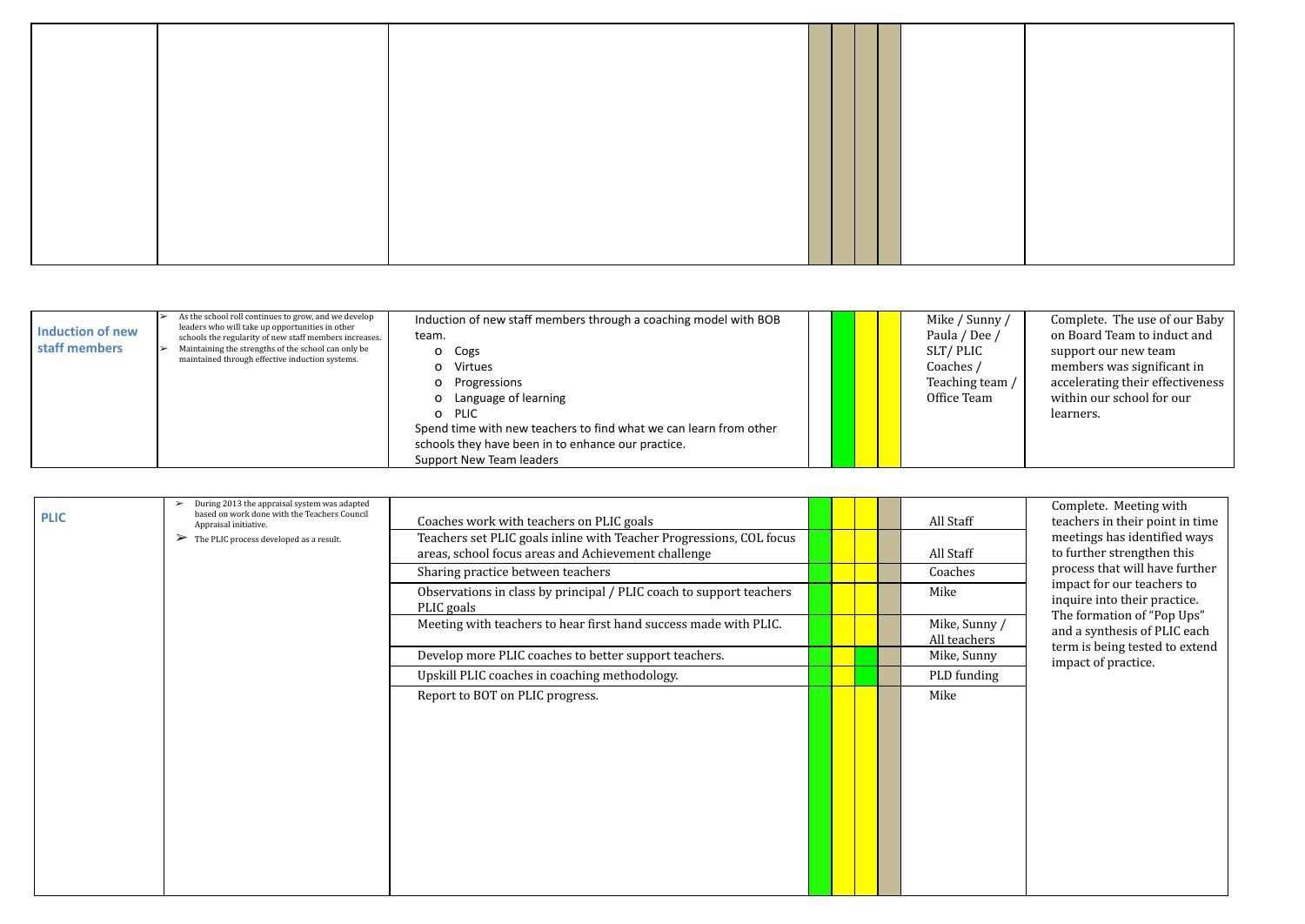| <b>Sports</b>       | Sport continues to be a priority for the community.<br>The 2016 survey indicated support from the<br>community for a sport co-ordinator.                    | Develop a plan and rationale for a Sport Co-ordinator                              |  | Fraser, Jacqui,<br>Mike, parents               | Complete. Continuing into<br>2018.                          |  |  |
|---------------------|-------------------------------------------------------------------------------------------------------------------------------------------------------------|------------------------------------------------------------------------------------|--|------------------------------------------------|-------------------------------------------------------------|--|--|
| <b>Co-ordinator</b> | The BOT has ring fenced money to appoint a sport<br>$\geq$<br>co-ordinator to help enhance sporting opportunities<br>within the school.                     | Appointment of a sport co-ordinator                                                |  | Appointments<br>panel                          |                                                             |  |  |
|                     |                                                                                                                                                             | Monitor effectiveness of sport co-coordinator and develop a measure of<br>success. |  | Fraser, Jacqui,<br>Mike, parents,<br>teachers. |                                                             |  |  |
|                     |                                                                                                                                                             |                                                                                    |  |                                                |                                                             |  |  |
| <b>Librarian</b>    | Literacy continues to be a priority for the community.<br>The 2016 survey indicated support from the<br>community for a librarian.                          | Develop a plan and rationale for a librarian                                       |  | Helen, Alison,<br>Mike, parents                | Complete. Continuing into<br>2018. Opportunities to use the |  |  |
|                     | The BOT has ring fenced money to appoint a librarian<br>$\geq$<br>to support literacy programs and the establishment of<br>a new library within the school. | Appointment of a librarian                                                         |  | Appointments<br>panel                          | library further have developed<br>as a result.              |  |  |
|                     |                                                                                                                                                             | Monitor effectiveness of librarian and develop a measure of success.               |  | Helen, Alison,<br>Mike, parents,<br>teachers.  |                                                             |  |  |

| . | community for a librarian.                                                                                    |                                                                      |  |  | Mike, parei |
|---|---------------------------------------------------------------------------------------------------------------|----------------------------------------------------------------------|--|--|-------------|
|   | The BOT has ring fenced money to appoint a librarian<br>to support literacy programs and the establishment of | Appointment of a librarian                                           |  |  | Appointme   |
|   | a new library within the school.                                                                              |                                                                      |  |  | panel       |
|   |                                                                                                               | Monitor effectiveness of librarian and develop a measure of success. |  |  | Helen, Alis |
|   |                                                                                                               |                                                                      |  |  | Mike, parer |
|   |                                                                                                               |                                                                      |  |  | teachers.   |

#### <span id="page-9-0"></span>**Initiatives specifically targeted at developing school vision**

<span id="page-9-1"></span>

| <b>Leamington</b><br><b>Learners</b> | The school survey in 2008 identified core goals that<br>parents wanted to see developed for all children.<br>These have been developing over many years with<br>➤<br>considerable momentum gained in recent years.<br>The focus will be to continue work to embed Core<br>Goals for all children into classroom practise as the<br>vehicle to deliver the NZ Curriculum.<br>This will also see the continuation of focusing on<br>increasing student agency / voice / empowerment<br>across the school to encourage children to take more<br>responsibility for their own learning. | Continue with implementation of Progressions across the school.<br>Trying ways to make the learning process more visual for the<br>children.<br>Continuing to share successful practise with teachers across the<br>school.<br>Extending ways to allow the children to take more ownership of<br>their learning.<br>Continuing to find ways to integrate our Leamington Learners with<br>their COGS into all areas of learning.<br>Continue to find ways to embed our Leamington Learners into all<br>school learning.<br>Highlight the link between the Leamington learners and all areas of<br>learning the children are involved in. |  | COL team<br>COL team<br>COL team<br>COL team<br>COL team<br>LL Leaders /<br>Focus Group<br>LL Leaders /<br>Focus Group / | Complete and ongoing. |
|--------------------------------------|-------------------------------------------------------------------------------------------------------------------------------------------------------------------------------------------------------------------------------------------------------------------------------------------------------------------------------------------------------------------------------------------------------------------------------------------------------------------------------------------------------------------------------------------------------------------------------------|-----------------------------------------------------------------------------------------------------------------------------------------------------------------------------------------------------------------------------------------------------------------------------------------------------------------------------------------------------------------------------------------------------------------------------------------------------------------------------------------------------------------------------------------------------------------------------------------------------------------------------------------|--|--------------------------------------------------------------------------------------------------------------------------|-----------------------|
|                                      |                                                                                                                                                                                                                                                                                                                                                                                                                                                                                                                                                                                     |                                                                                                                                                                                                                                                                                                                                                                                                                                                                                                                                                                                                                                         |  | All staff                                                                                                                |                       |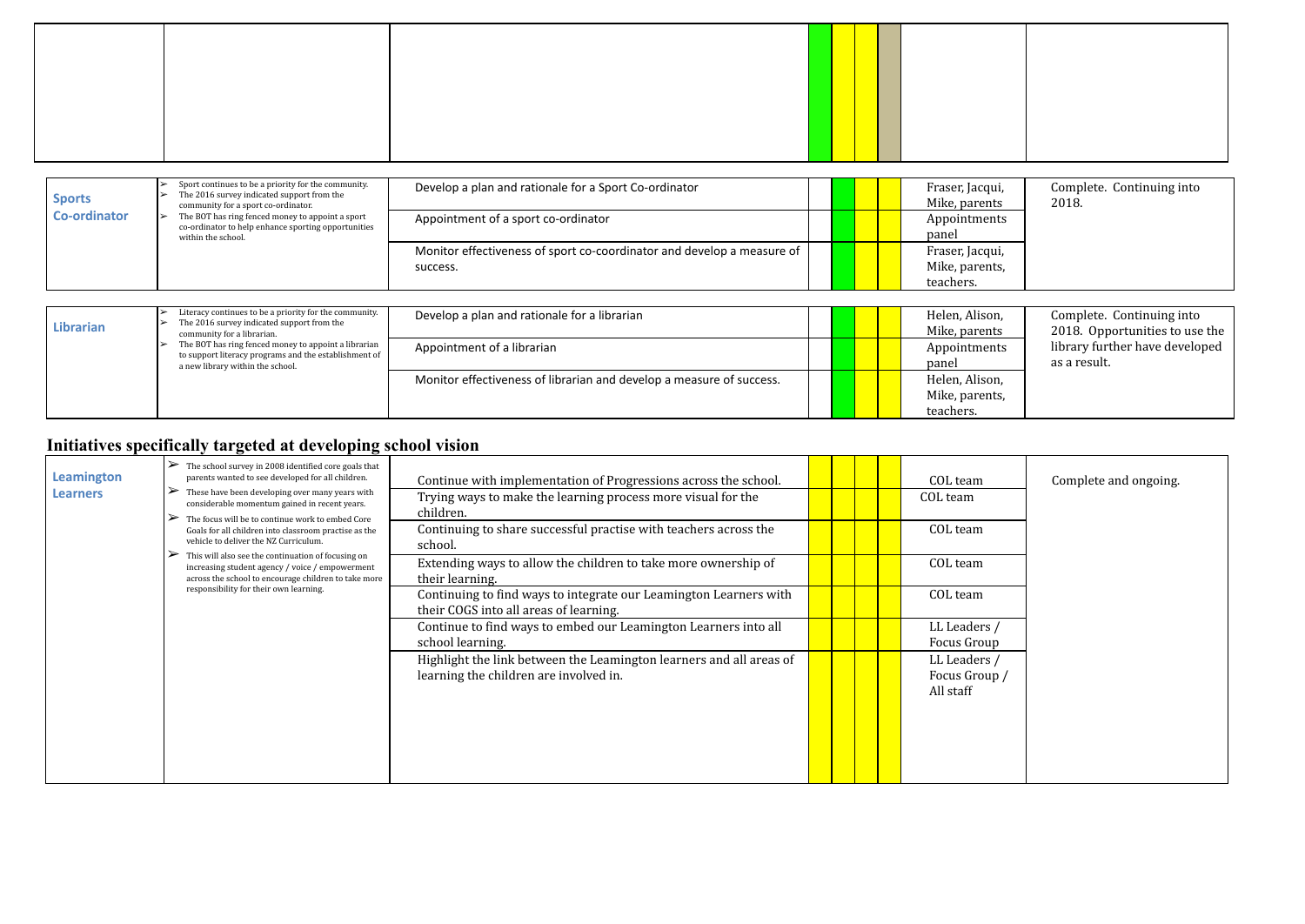<span id="page-10-0"></span>

| Implementation<br>of revised<br><b>Leamington</b><br><b>Learner vision for</b><br>school | In 2015 the teaching team attended various<br>professional development opportunities that<br>heighten our pedagogical awareness of future<br>focused learning.<br>This resulted in the draft formation of an expanded<br>school vision that would deepen the impact of the<br>Leamington Learner vision within the school.<br>As we continue to develop this concept, it is evolving<br>$\blacktriangleright$<br>and new understanding integrated into the vision. | Expand existing school vision to incorporate key themes from the<br>OECD Nature of Learning report.<br>Engage in reading with teaching team to deepen understanding of<br>future focused education before establishing Focus Groups. |  | COL team<br>COL team                        | Ongoing - the Possibilities of<br>Practice tool was based on the<br>NOL report. Further<br>exploration of this in 2018<br>will continue.                                                                                                           |
|------------------------------------------------------------------------------------------|--------------------------------------------------------------------------------------------------------------------------------------------------------------------------------------------------------------------------------------------------------------------------------------------------------------------------------------------------------------------------------------------------------------------------------------------------------------------|--------------------------------------------------------------------------------------------------------------------------------------------------------------------------------------------------------------------------------------|--|---------------------------------------------|----------------------------------------------------------------------------------------------------------------------------------------------------------------------------------------------------------------------------------------------------|
|                                                                                          |                                                                                                                                                                                                                                                                                                                                                                                                                                                                    | Gather picture of current practice across school to determine next<br>steps in strategic plan and teacher support.                                                                                                                   |  | COL team<br><b>Teaching Team</b><br>$/$ SLT |                                                                                                                                                                                                                                                    |
| <b>Communication</b><br><b>Strategy</b>                                                  | With the many changes happening in education,<br>$\geq$<br>keeping parents involved, informed is critical to<br>continual community ownership.<br>➤<br>Parents as ambassadors to the community of the<br>educational benefits and innovations of the school is<br>critical to the school being central to the community<br>endorsement.                                                                                                                            | Develop and implement a communication plan that includes face to<br>face meetings, web resources, newsletter resources etc.                                                                                                          |  | Paula / Dee /<br>Mike / SLT /<br><b>BOT</b> | This area did not expand as far<br>as anticipated. Further<br>narrowing down of key<br>initiatives and focusing on<br>delegating specific<br>responsibilities to key roles is<br>going to be a critical<br>component to support this into<br>2018. |

## <span id="page-10-1"></span>**Initiatives specifically targeted at developing opportunities for children and families**

<span id="page-10-2"></span>

| <b>Head Lice</b> | The Community survey from 2013 received a clear<br>indication from the community that they wanted a<br>proactive response to dealing with Head lice. | Put in place a proposed procedure to check head lice routinely<br>across the school |  | Sunny / Mike |                      |
|------------------|------------------------------------------------------------------------------------------------------------------------------------------------------|-------------------------------------------------------------------------------------|--|--------------|----------------------|
|                  |                                                                                                                                                      | Consult with BOT on procedure before consulting with community                      |  | Sunny        | Complete and ongoing |
|                  |                                                                                                                                                      | Finalise procedure to be in place either late in 2014 or 2015                       |  | Sunny        |                      |

<span id="page-10-3"></span>

| <b>Sport</b> | Sport continues to be a vitally important area of the<br>school. In recent times the school has experienced<br>success on the sporting field, with many children<br>playing sport both during and after school. | Successful running of Sporting Body Committee.                                                                        |  | Mike / Fraser /<br>Jacqui                       | Complete and ongoing |
|--------------|-----------------------------------------------------------------------------------------------------------------------------------------------------------------------------------------------------------------|-----------------------------------------------------------------------------------------------------------------------|--|-------------------------------------------------|----------------------|
|              |                                                                                                                                                                                                                 | Variety of sports taking place across the school with the aim to have<br>all children involved in sport of some type. |  | Jacqui / Fraser<br>/ Sporting Body<br>Committee |                      |

#### <span id="page-10-4"></span>**Initiatives specifically targeted at essential school infrastructure and operations**

<span id="page-10-5"></span>

| <b>Funky Kids Club</b> | Before and Afterschool care continues to be an<br>important service within the school for parents.   | Ongoing monitoring of program.                                                              |  |  | Dee |
|------------------------|------------------------------------------------------------------------------------------------------|---------------------------------------------------------------------------------------------|--|--|-----|
|                        | Continuing to monitor the effectiveness of this<br>program ensures parents can use this service with | Meeting with Funky kids club staff regularly to oversee program.                            |  |  |     |
|                        | confidence.                                                                                          | Appraisal of staff using a modified Progressions format to be<br>developed in $2016 / 2017$ |  |  |     |
|                        |                                                                                                      | Employment of new staff members to cater for increasing numbers<br>of students.             |  |  |     |

| Complete and ongoing. The            |
|--------------------------------------|
| appointment of a new AP in 2018      |
| will see us reshaping the            |
| leadership structure of this key     |
| part of the school to allow us to be |
| more responsive to needs, better     |
| support staff needs and              |
| development, and distribute          |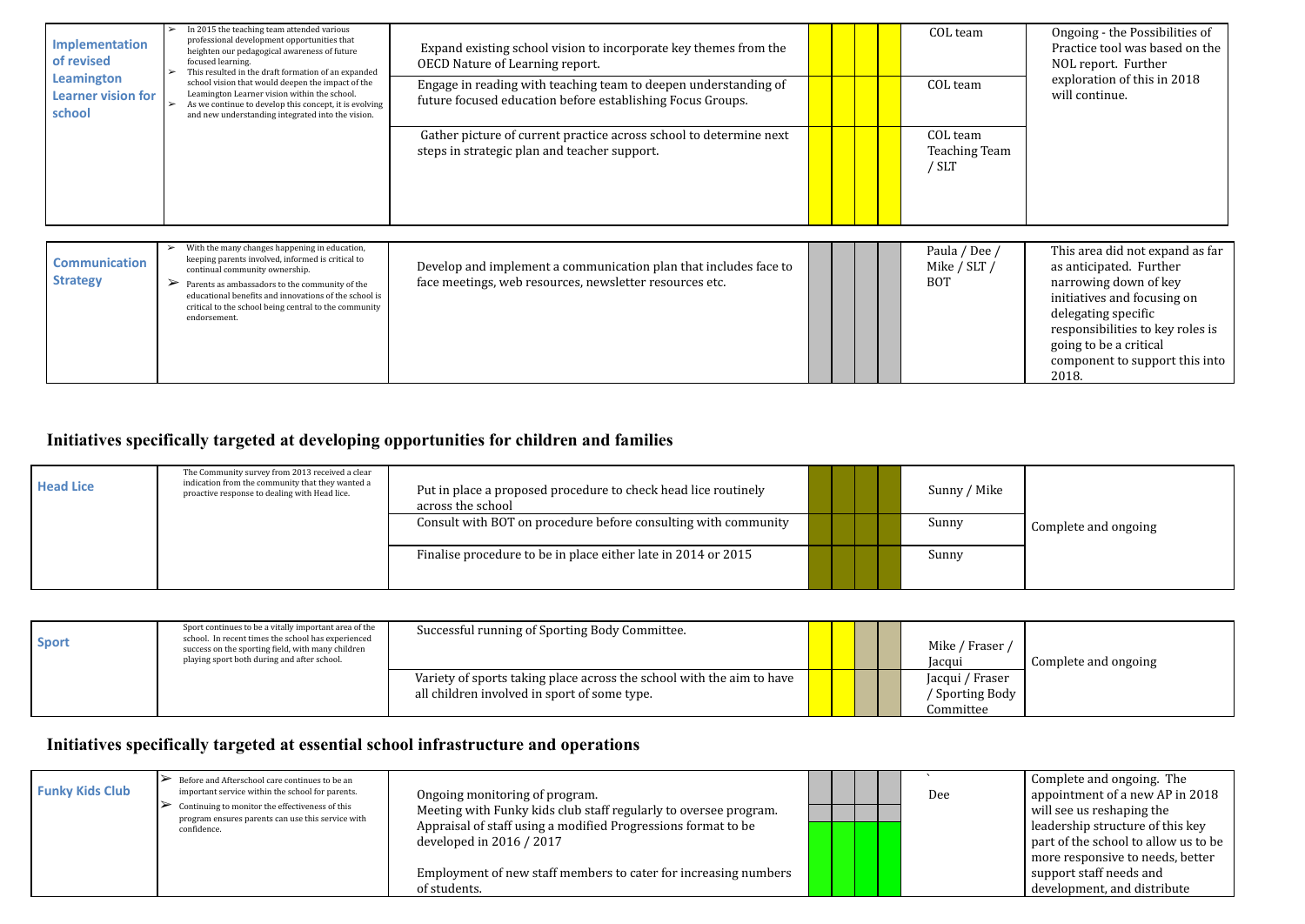|  | oval of FKC:<br>' numbers<br>Annr<br>service<br>cate<br>nncnd<br>- TOF<br>ាអល<br>-10<br>cant |  |  |  |
|--|----------------------------------------------------------------------------------------------|--|--|--|
|  |                                                                                              |  |  |  |

|                      | Keeping the Community informed of developments within<br>and across the school is a priority with all the changes | BOT Newsletter each term. |  |  | <b>BOT</b> | Complete and ongoing |
|----------------------|-------------------------------------------------------------------------------------------------------------------|---------------------------|--|--|------------|----------------------|
| <b>BOT</b>           | happening both with property and educational practice.                                                            |                           |  |  |            |                      |
| <b>Communication</b> |                                                                                                                   |                           |  |  |            |                      |
| with the             |                                                                                                                   |                           |  |  |            |                      |
| <b>Community</b>     |                                                                                                                   |                           |  |  |            |                      |

|      | leadership across different layers<br>of the school. |
|------|------------------------------------------------------|
|      |                                                      |
|      | Complete and ongoing                                 |
|      |                                                      |
|      | Complete and ongoing                                 |
| ınne |                                                      |
|      |                                                      |

<span id="page-11-1"></span><span id="page-11-0"></span>

| <b>Banked Staffing</b>  | In 2012 the Government indicated a change to the<br>way Banked Staffing would function. This has<br>serious implications for the way the school runs,<br>being especially mindful of the potential to spend | Monitor staffing usage closely to avoid budget over spends.                                                          |  |  |  | Mike /<br>Marianne |
|-------------------------|-------------------------------------------------------------------------------------------------------------------------------------------------------------------------------------------------------------|----------------------------------------------------------------------------------------------------------------------|--|--|--|--------------------|
|                         | of the Banked Staffing situation will be necessary to                                                                                                                                                       | considerable money on relievers. Close monitoring<br>Keep up to date with the most efficient way to manage staffing. |  |  |  | Mike               |
|                         | prevent budget blow outs while ensuring other<br>Ensure teachers are moved to Bulk Grant if it is more financially<br>programmes continue to take place.<br>viable to do so.                                |                                                                                                                      |  |  |  | Mike / Marianne    |
|                         |                                                                                                                                                                                                             |                                                                                                                      |  |  |  |                    |
| <b>Enrolment scheme</b> | In 2012 the school has had to implement an<br>enrolment scheme to cater for the growing roll.<br>Maintaining a role of 75 or 90 students eases                                                              | Ensure the school manages the enrolment scheme to avoid                                                              |  |  |  | Mike / BOT         |

<span id="page-11-2"></span>

| <b>Enrolment scheme</b> | In 2012 the school has had to implement an<br>enrolment scheme to cater for the growing roll.<br>Maintaining a role of 75 or 90 students eases<br>pressure on the makeup of classes around | Ensure the school manages the enrolment scheme to avoid<br>overcrowding.                   |  | Mike / BOT | Complete and ongoing. The<br>rapid increase in the roll over |
|-------------------------|--------------------------------------------------------------------------------------------------------------------------------------------------------------------------------------------|--------------------------------------------------------------------------------------------|--|------------|--------------------------------------------------------------|
|                         |                                                                                                                                                                                            | Develop an enrolment plan / policy to meet demands being placed<br>on spaces within school |  |            | the last few years has<br>decelerated.                       |

| $\overline{\Gamma /}$ | Complete |
|-----------------------|----------|
| $\mathbf{s}$          |          |
|                       |          |
|                       |          |
|                       |          |
|                       |          |
|                       |          |
|                       |          |
|                       |          |
|                       |          |
|                       |          |
|                       |          |
|                       |          |
| y                     |          |
|                       |          |

<span id="page-11-3"></span>

| <b>Property</b><br><b>Development</b> | Over recent years the school has experienced roll<br>growth, changes through first time enrolments and<br>upgrading facilities around the school through the<br>5YA.<br>Continually upgrading facilities to best fit the needs<br>of the community and reflect current pedagogy | Building of new classrooms completed.                                                                                                                                      |  |  | Mike / BOT /<br><b>Building</b><br>Consultants |
|---------------------------------------|---------------------------------------------------------------------------------------------------------------------------------------------------------------------------------------------------------------------------------------------------------------------------------|----------------------------------------------------------------------------------------------------------------------------------------------------------------------------|--|--|------------------------------------------------|
|                                       | maintains the schools status within the community.<br>A new 5YA brings opportunities to allow property to<br>follow pedagogy shifts within the school.                                                                                                                          | Essential infrastructure work completed - drainage, electrical, soak<br>holes.                                                                                             |  |  |                                                |
|                                       |                                                                                                                                                                                                                                                                                 | Convert Room 9 into a library area                                                                                                                                         |  |  |                                                |
|                                       |                                                                                                                                                                                                                                                                                 | Internal reconfiguration of existing classes to create ILE and breakout<br>spaces - starting with the middle block and last space in senior block                          |  |  |                                                |
|                                       |                                                                                                                                                                                                                                                                                 | Wet space created in Room 8.                                                                                                                                               |  |  |                                                |
|                                       |                                                                                                                                                                                                                                                                                 | Reconfiguration of staff room (BOT funded)                                                                                                                                 |  |  |                                                |
|                                       |                                                                                                                                                                                                                                                                                 | Refurbishment of old reading recovery area, vault, and funky kids club<br>with wall linings, carpet (BOT and 5YA)                                                          |  |  |                                                |
|                                       |                                                                                                                                                                                                                                                                                 | Construction of new playground to replace one lost through new<br>classroom building development the maximizes outdoor space for<br>numbers of children across the school. |  |  | Mike /<br>Community                            |